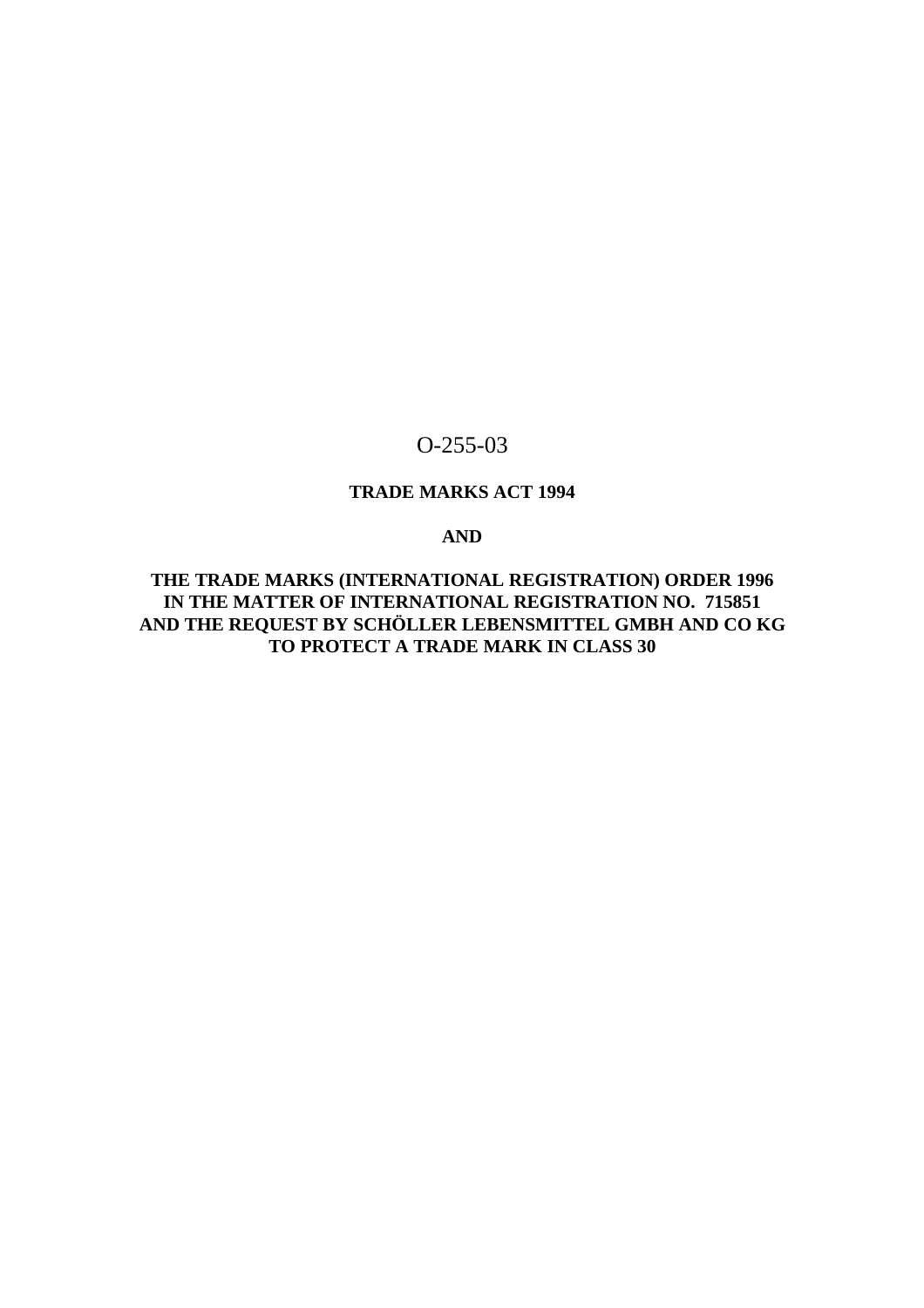### **TRADE MARKS ACT 1994**

**AND**

# **THE TRADE MARKS (INTERNATIONAL REGISTRATION) ORDER 1996 IN THE MATTER OF INTERNATIONAL REGISTRATION NO. 715851 AND THE REQUEST BY SCHÖLLER LEBENSMITTEL GMBH AND CO KG TO PROTECT A TRADE MARK IN CLASS 30**

## **Background**

1. On 9 June 1999, Schöller Lebensmittel GmbH & Co KG, 137 Bucher Strasse, D-90419 Nürnberg (Germany), on the basis of International Registration 715851, requested protection in the United Kingdom under the provisions of the Madrid Protocol of the mark:



The following words appear beneath the mark on the form of notification:

Colours claimed: Blue, yellow, green, white, light blue.

Protection is sought in class 30 in respect of:

Edible ice, preparations mainly containing edible ice.

2. It was considered that the request failed to satisfy the requirements for registration in accordance with Article 3 of the Trade Marks (International Registration) Order 1996 and notice of refusal under Article 9(3) was given because the mark is excluded from Registration by Sections 3(1)(b) and (c) and Section 5(2) of the Trade Marks Act 1994. This is because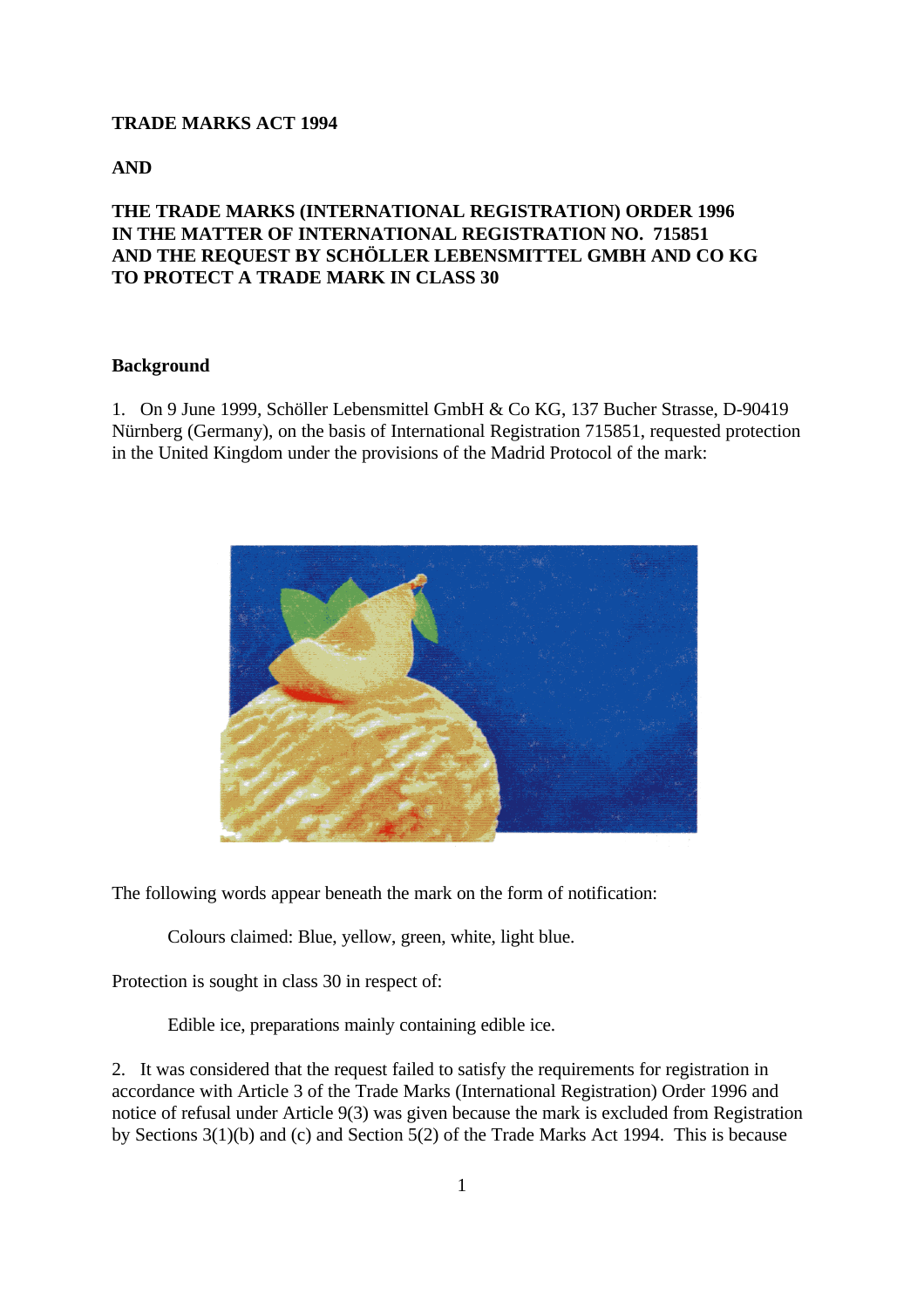the mark consists of the device of ice cream and a non-distinctive background, being a sign which may serve in trade to designate the kind and quality of the goods. In addition it was considered there would be a likelihood of confusion with earlier marks as defined in Section 6 of the Act. However, the objection under Section 5(2) of the Act was subsequently waived and I need make no further mention of it in this decision.

3. At a hearing, at which the applicants were represented by Ms M Marshall of J A Kemp & Co, their trade mark attorneys, the objections under Section 3(1)(b) and (c) of the Act were maintained.

4. Following the hearing, evidence of use of the mark was filed with the purpose of showing that the mark had acquired a distinctive character as a result of that use. However, this evidence was not considered sufficient to overcome the objection which was maintained.

5. Notice of refusal was issued under Article 9(3) and I am now asked under Section 76 of the Act and Rule 62(2) of the Trade Marks Rules 2000 to state in writing the grounds of my decision and materials used in arriving at it.

## **The Law**

6. The relevant parts of Section 3(1) of the Act are as follows:

"The following shall not be registered -

- (a) .......................................
- (b) trade marks which are devoid of any distinctive character,
- (c) trade marks which consist exclusively of signs or indications which may serve, in trade, to designate the kind, quality, quantity, intended purpose, value, geographical origin, the time of production of goods or of rendering of services, or other characteristics of goods or services,
- (d) ......................................

Provided that, a trade mark shall not be refused registration by virtue of paragraph (b), (c) or (d) above if, before the date of application for registration, it has in fact acquired a distinctive character as a result of the use made of it."

#### **The Prima Facie Case for Registration**

#### **The Law**

7. The test for distinctiveness was laid down by Mr Justice Jacob in the TREAT case [1996] RPC 281 page 306 lines 2-5 when he said:

"What does *devoid of distinctive character* mean? I think the phrase requires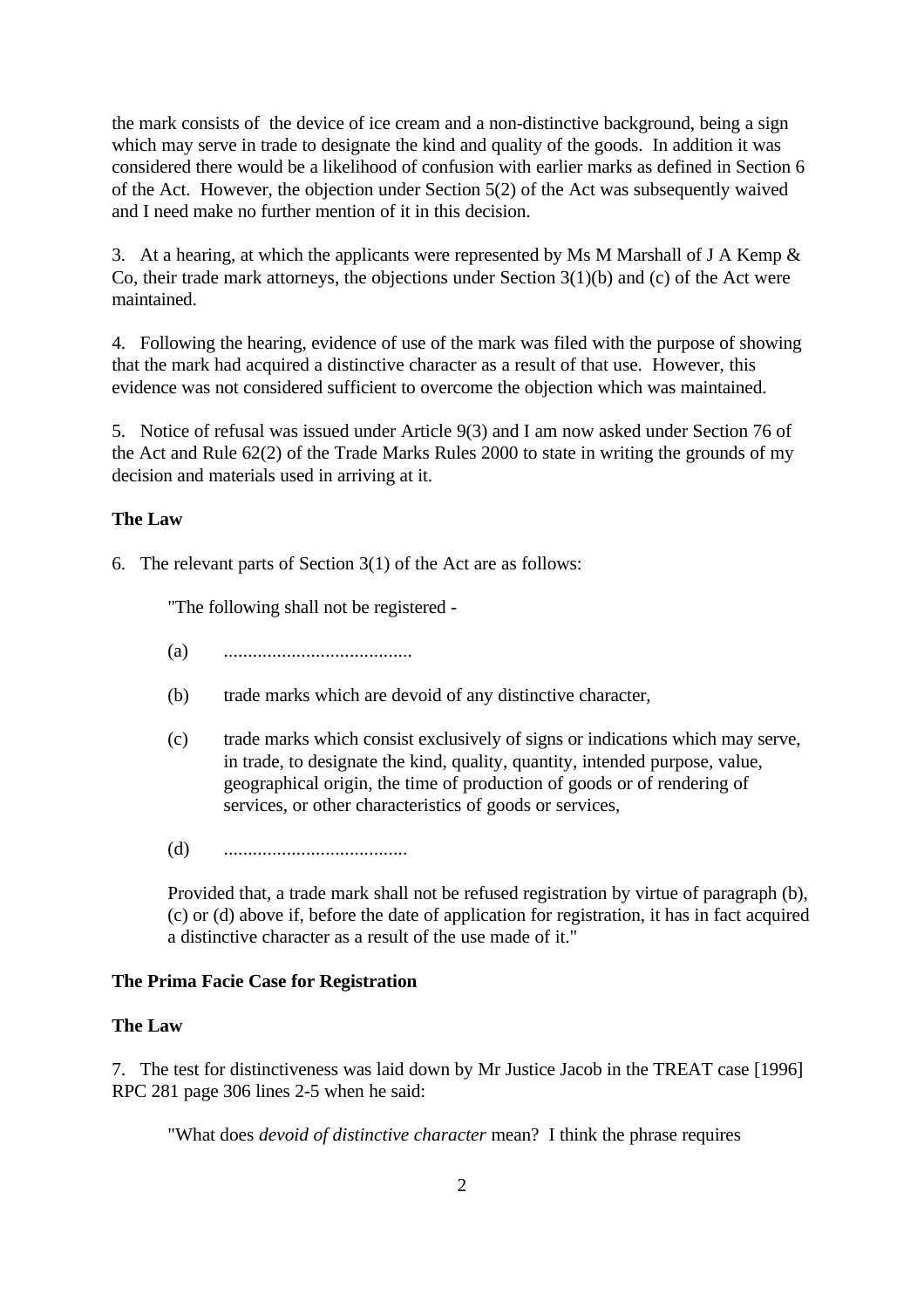consideration of the mark on its own, assuming no use. Is it the sort of word (or other sign) which cannot do the job of distinguishing without first educating the public that it is a trade mark?"

In the Proctor & Gamble Limited's application (1996 RPC 281), Walker LJ said:

"Despite the fairly strong language of Section 3(1)(b), "devoid of any distinctive character" - and Mr Morcom emphasised the word "any" - that provision must in my judgment be directed to a visible sign or combination of signs which can by itself readily distinguish one trader's product - in this case an ordinary, inexpensive household product - from that of another competing trader. Product A and Product B may be different in their outward appearance and packaging, but if the differences become apparent only on close examination and comparison, neither can be said to be distinctive"

A definition of what is meant by distinctive character and what is required of it can also be found in the European Court of Justice judgement on the *Philips* case [2003] R.P.C. 2, at paragraphs 30 and 47:

"Moreover, according to the case-law of the Court, the essential function of a trade mark is to guarantee the identity of the origin of the marked product to the consumer or end-user by enabling him, without any possibility of confusion, to distinguish the product or service from others which have another origin, and for the trade mark to be able to fulfil its essential role in the system of undistorted competition which the Treaty seeks to establish, it must offer a guarantee that all the goods or services bearing it have originated under the control of a single undertaking which is responsible for their quality ..."

"... it is clear from Article 2 of the Directive that a trade mark has distinctive character if it serves to distinguish, according to their origin, the goods or services in respect of which registration has been applied for. It is sufficient, as is clear from paragraph 30 of this judgment, for the trade mark to enable the public concerned to distinguish the product or service from others which have another commercial origin, and to conclude that all the goods or services bearing it have originated under the control of the proprietor of the trade mark to whom responsibility for their quality can be attributed."

8. In correspondence and at the hearing the agent argued that the Section 3(1) objection was unjustified. She maintained that when the mark is considered as a whole it is an unusual and distinctive mark which contained stylistic and artistic aspects. In particular she referred to the combination of colours claimed and the artistic aspects which she argued gave the mark as a whole an unusual and distinctive quality. This argument did not persuade me that the mark was not devoid of any distinctive character.

9. The application is for a sign which is a device of a scoop of ice cream. It is represented in a specific combination of the colours blue, yellow, green, light blue and white with the addition of a slice of fruit.

10. I have considered the individual elements of the mark, and even when taken in combination, I take the view that the mark as a whole is devoid of any distinctive character.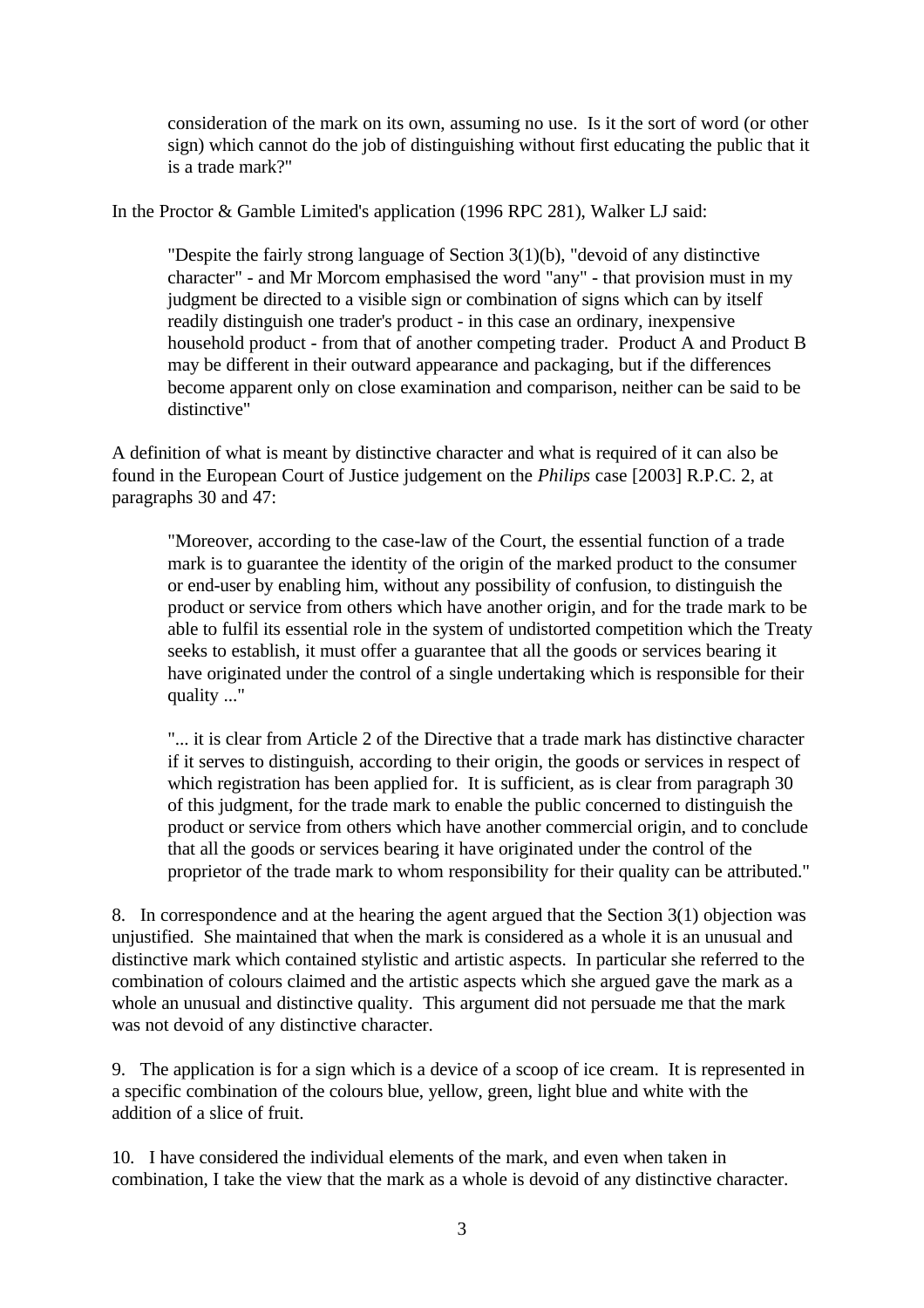11. At a hearing, I advised Ms Marshall that the objections under Sections 3(1)(b) and (c) of the Act were maintained. However, I agreed to allow the applicants further time to consider the position and submit evidence of acquired distinctiveness.

## **The Case for Registration based on Acquired Distinctiveness**

### **The Law**

12. In the *Windsurfing Chiemsee* case, the ECJ ruled on the nature of the enquiry as to whether a mark has acquired a distinctive character under Article 3(3) (Section 3(1) proviso). It held that the national authorities may take into account evidence from a variety of sources, but a finding that the mark has come to denote the goods as coming from a particular undertaking must necessarily mean that the provisions of Article 3(3) are met. The Court held:

"In assessing the distinctive character of a mark in respect of which registration has been applied for, the following may also be taken into account: the market share held by the mark; how intensive, geographically widespread and long-standing use of the mark has been; the amount invested by the undertaking in promoting the mark; the proportion of the relevant class of persons who, because of the mark, identify goods as originating from a particular undertaking; and statements from chambers of commerce and industry or other trade and professional associations" (paragraph 51).

"If, on the basis of those factors, the competent authority finds that the relevant class of persons, or at least a significant proportion thereof, identify the goods as originating from a particular undertaking because of the trade mark, it must hold that the requirement for registering the mark laid down in Article 3(3) of the Directive is satisfied" (paragraph 52).

## **The Evidence**

13. Evidence in support of this application was filed. The evidence consists of a Statutory Declaration by Michael James Godwin the Managing Director of Schöller Ice Cream Limited together with supporting exhibits. Mr Godwin declares that the trade mark in question was first used in the United Kingdom in 1989. Mr Godwin states that part of the applicants' marketing strategy is to promote ice creams each year under the banner "Our Ice Cream of the Year". The trade mark applied for (with pear garnish) was marketed as "Our Ice Cream of the Year" in 1996. Thus the mark has been used with and without the "Our Ice Cream of the Year" promotion. Turnover for the period 1996 - 1999 is set out below:

|      | <b>TURNOVER</b> |
|------|-----------------|
| Year | £               |
| 1996 | 103,736         |
| 1997 | 51,633          |
| 1998 | 66,467          |
| 1999 | 29,123          |

14. Mr Godwin further declares that the annual marketing expenditure in connection with Schöller ice cream as a whole is in the region of £200,000 and covers advertising, attendance